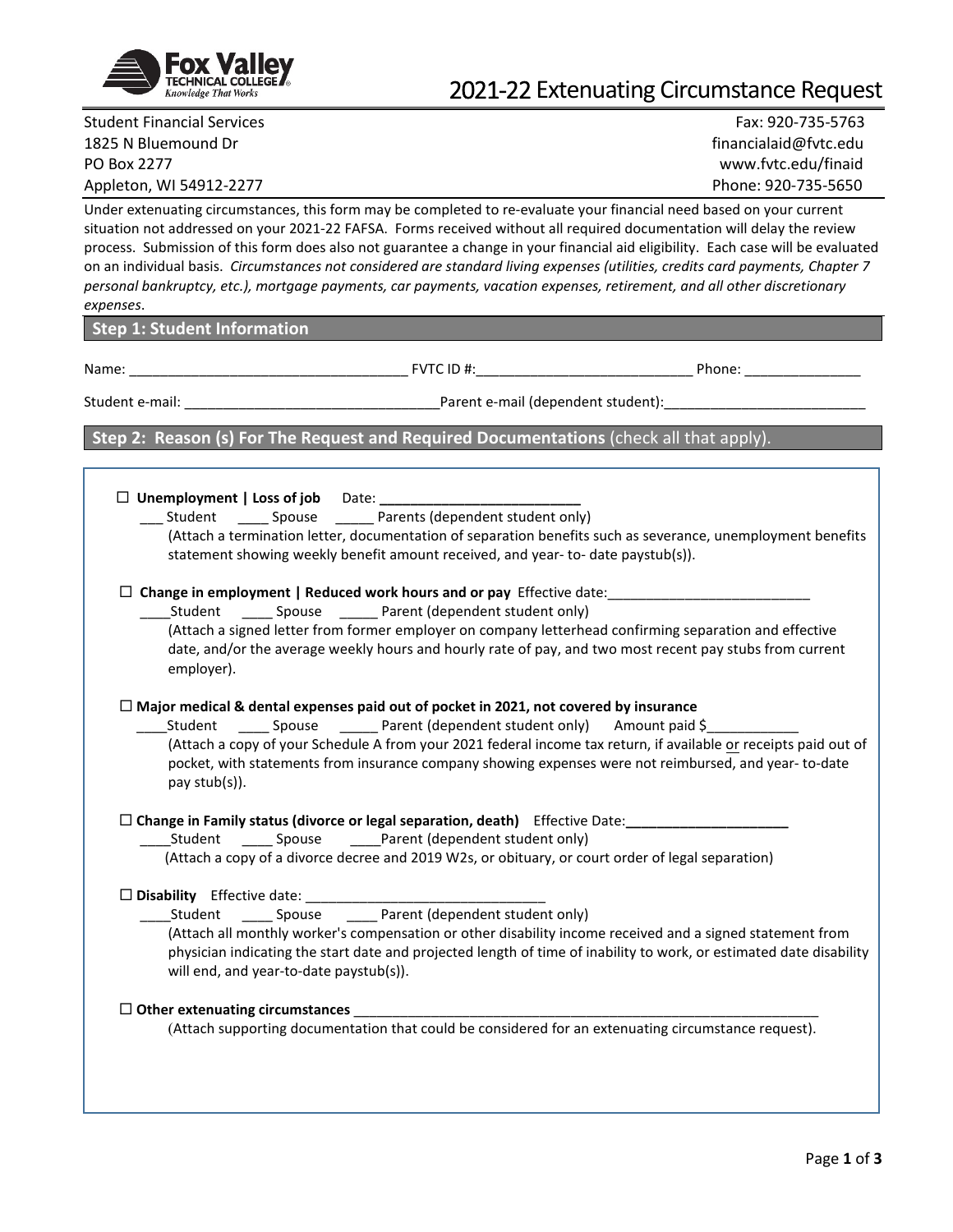**Explain below in details the specifics of your extenuating circumstance(s).** Use additional paper, if needed.

## **Step 3: Household Certification**

Check only one of the following and complete the chart below:

I am considered a Dependent Student on my 2021-22 FAFSA and was required to provide parental income on my FAFSA.

I am considered an Independent Student on my 2021-22 FAFSA and was not required to provide parental income on my FAFSA.

| <b>Full Name of Family</b><br><b>Member</b><br>Begin with yourself<br>If you need more space, attach a<br>separate sheet | Date of Birth | <b>Relationship to</b><br><b>Student</b><br>Self, parent on FAFSA,<br>child, son, daughter,<br>spouse, etc. | <b>Full Name of College (if applicable)</b><br>For you & any family member who will be<br>working toward degree completion at<br>least half-time during the 2021-22<br>academic year. |  |
|--------------------------------------------------------------------------------------------------------------------------|---------------|-------------------------------------------------------------------------------------------------------------|---------------------------------------------------------------------------------------------------------------------------------------------------------------------------------------|--|
|                                                                                                                          |               | Self                                                                                                        | Fox Valley Technical College                                                                                                                                                          |  |
|                                                                                                                          |               |                                                                                                             |                                                                                                                                                                                       |  |
|                                                                                                                          |               |                                                                                                             |                                                                                                                                                                                       |  |
|                                                                                                                          |               |                                                                                                             |                                                                                                                                                                                       |  |
|                                                                                                                          |               |                                                                                                             |                                                                                                                                                                                       |  |
|                                                                                                                          |               |                                                                                                             |                                                                                                                                                                                       |  |
|                                                                                                                          |               |                                                                                                             |                                                                                                                                                                                       |  |

#### **Dependent Students:**

List the people that your parent(s) will support between July 1, 2021 and June 30, 2022. (Support is defined as providing food, medical/dental or health insurance, car insurance, money or other financial resources). Include the following:

- Yourself, even if you do not live with your parent(s)
- Your parent(s)/step-parent if they are living together, even if they are not married. Do not include a parent not living in the household due to separation or divorce
- Your parents' other children (only if your parents provide more than half of their support\* from July 1, 2021 through June 30, 2022, or they would be required to give parental information when applying for 2021-22 federal aid). *Do not include children for whom your parents are paying child support and do not include foster children.*
- Other people if they now live with your parents and your parents provide more than half of their support and will continue to provide more than half of their support from July 1, 2021 through June 30, 2022.

#### **Independent Students:**

List people that you (and your spouse) will support between July 1, 2021 and June 30, 2022. (Support is defined as providing food, medical/dental or health insurance, car insurance, money or other financial resources). Include the following:

- Yourself (and your spouse, if married)
- You and your spouse's children, if you or your spouse will provide more than half of their support\* from July 1, 2021 through June 30, 2022. Even if they do not live with you, they may be included if you provide more than half of their support. *Do not include children for whom you are paying child support & do not include foster children.*
- Other people if they now live with you, and you provide more than half of their support\* and will continue to provide more than half of their support from July 1, 2021 through June 30, 2022.